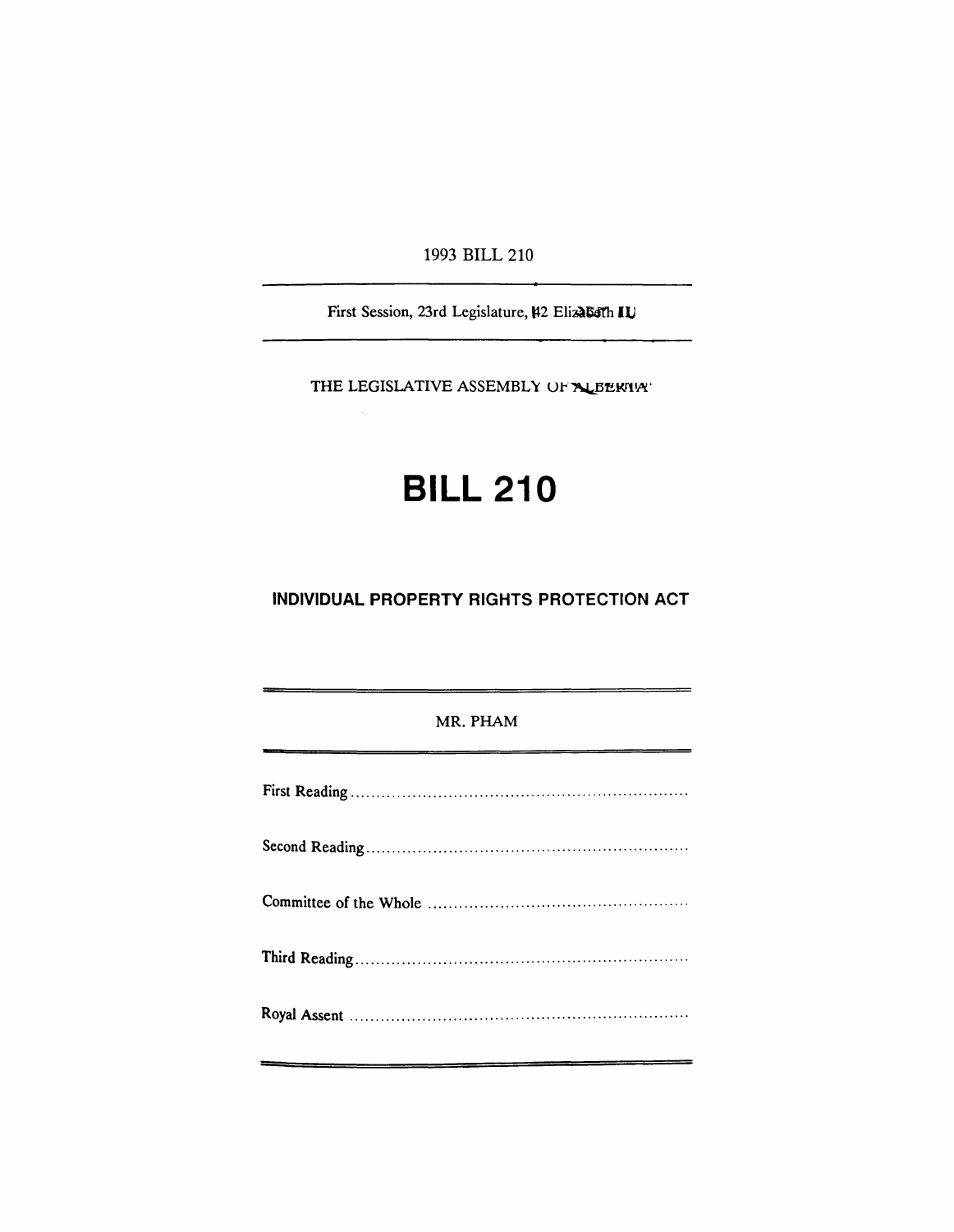*Bill 210 Mr. Pham*

# **BILL 210**

#### 1993

#### **INDIVIDUAL PROPERTY RIGHTS PROTECTION ACT**

*(Assented to* , 1993)

WHEREAS the right to enjoyment of property by the people of Alberta is a right that should be recognized and affirmed in addition to those rights and fundamental freedoms guaranteed by the *Bill of Rights*;

THEREFORE HER MAJESTY, by and with the advice and consent of the Legislative Assembly of Alberta, enacts as follows:

Recognition and declaration of rights

Construction of law and agreements

1 It is hereby recognized and declared that in Alberta every person has the right not to be deprived of the enjoyment of property except by due process of law.

2 Every law of Alberta and every government agreement shall be so construed and applied as not to abrogate, abridge or infringe or to authorize the abrogation, abridgment or infringement of the right referred to in section (1).

3 In this Act

(a) "government agreement" means an agreement entered into by the government after the commencement of this Act;

- (b) "law of Alberta" means
	- (i) an Act of the Legislature of Alberta, or
	- (ii) a regulation as defined in the *Regulations Act,*